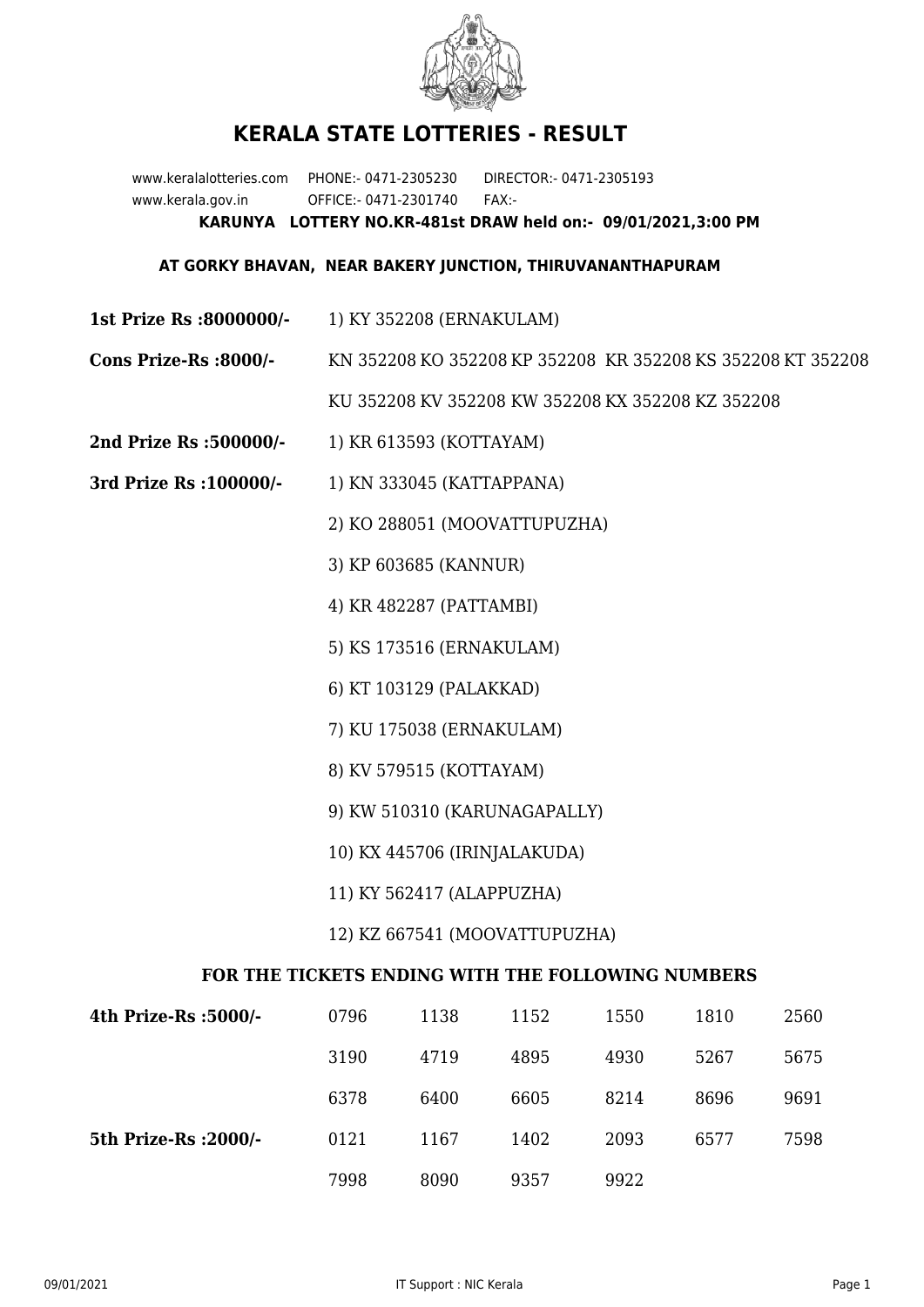| 6th Prize-Rs : 1000/- | 1207 | 1458 | 1936 | 2782 | 3195 | 5017 |
|-----------------------|------|------|------|------|------|------|
|                       | 6181 | 6720 | 7424 | 7596 | 8528 | 8683 |
|                       | 9441 | 9945 |      |      |      |      |
| 7th Prize-Rs :500/-   | 0003 | 0221 | 0346 | 0602 | 0676 | 0679 |
|                       | 0791 | 1065 | 1342 | 1735 | 1782 | 1811 |
|                       | 1949 | 2169 | 2926 | 2974 | 3048 | 3075 |
|                       | 3402 | 3535 | 3583 | 3594 | 3635 | 3676 |
|                       | 3915 | 3982 | 4025 | 4038 | 4162 | 4206 |
|                       | 4251 | 4321 | 4341 | 4427 | 4463 | 4541 |
|                       | 4702 | 4836 | 4948 | 4969 | 5018 | 5247 |
|                       | 5248 | 5402 | 5487 | 5991 | 6130 | 6219 |
|                       | 6297 | 6343 | 6470 | 6546 | 6567 | 6600 |
|                       | 6905 | 6928 | 7014 | 7436 | 7439 | 7480 |
|                       | 8085 | 8233 | 8310 | 8338 | 8521 | 8857 |
|                       | 8901 | 8942 | 9008 | 9664 | 9729 | 9929 |
| 8th Prize-Rs : 100/-  | 0026 | 0137 | 0153 | 0332 | 0348 | 0360 |
|                       | 0436 | 0569 | 0571 | 0630 | 1043 | 1298 |
|                       | 1302 | 1329 | 1425 | 1445 | 1570 | 1595 |
|                       | 1700 | 1757 | 1832 | 1860 | 1930 | 1971 |
|                       | 2269 | 2285 | 2462 | 2583 | 2647 | 2724 |
|                       | 2761 | 2937 | 2958 | 2997 | 3059 | 3088 |
|                       | 3194 | 3293 | 3310 | 3342 | 3369 | 3449 |
|                       | 3545 | 3585 | 3726 | 3765 | 3811 | 3853 |
|                       | 4095 | 4376 | 4438 | 4575 | 4586 | 4847 |
|                       | 4967 | 4993 | 5160 | 5184 | 5185 | 5206 |
|                       | 5213 | 5215 | 5311 | 5335 | 5433 | 5505 |
|                       | 5576 | 5607 | 5623 | 5720 | 5738 | 5749 |
|                       | 5821 | 5951 | 5974 | 6011 | 6015 | 6046 |
|                       | 6111 | 6116 | 6178 | 6184 | 6285 | 6338 |